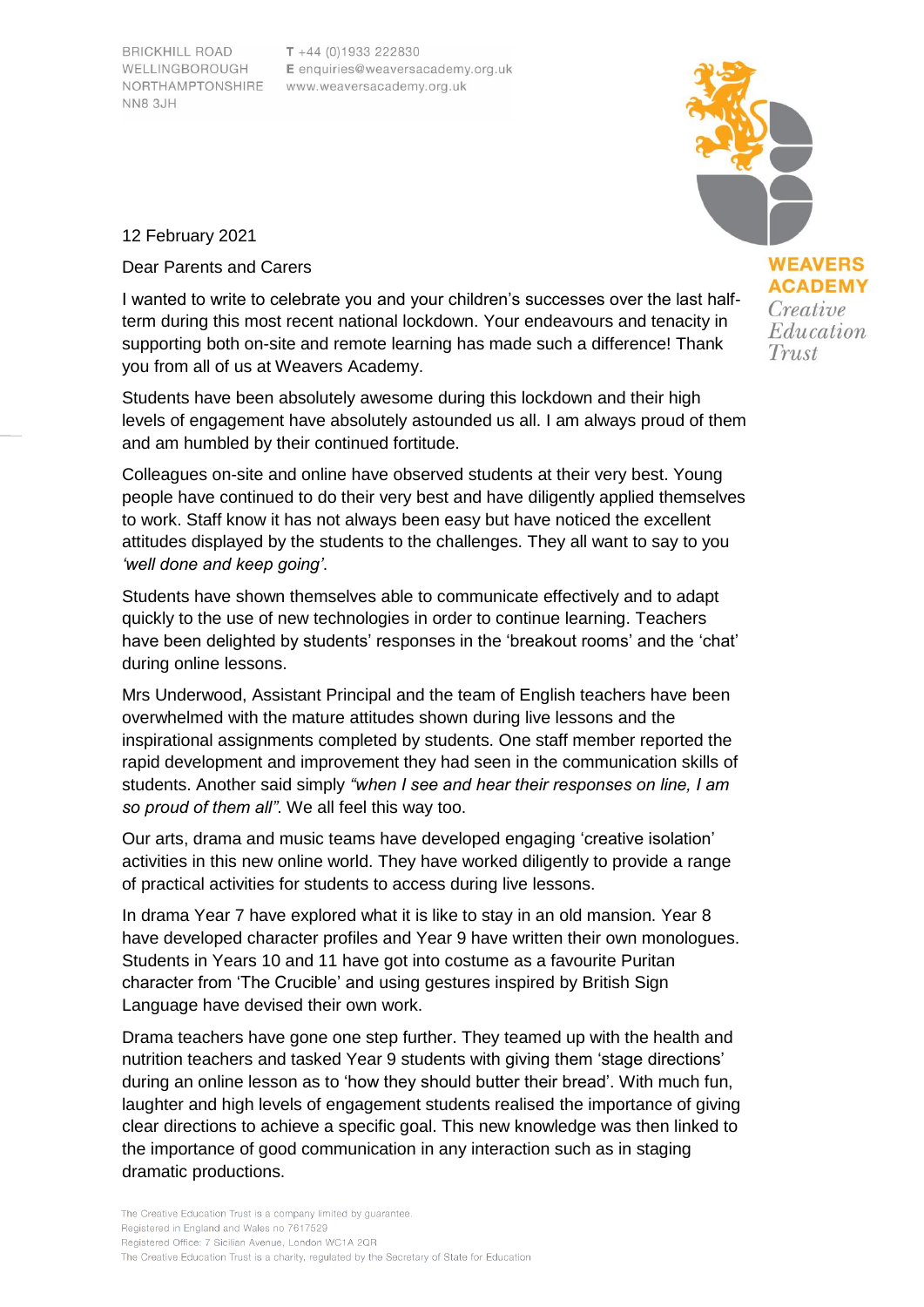

The geography team also want to say a massive "well done" to students. They have been especially impressed by the unfailing enthusiasm shown by Year 7 students in lessons. Even in groups of over 100 students the vast majority have responded to every question in the 'chat'. There has been an excellent level of debate during the virtual discussions online. Students have been really keen to help each other by posting 'screenshots', helping to fix technical issues when they arose and giving 'thumbs up' and  $\odot$  emojis to encourage their peers when they were presenting. Real support from a great team working hard to succeed. We are all very proud of the young people particularly in the way that they have supported each other.

Science teachers want to add their congratulations and say "well done" to all students, and particularly to those in Years 7 and 8 who have been diligently completing their assignments online over the last two weeks. However, if you or they feel that they have not yet learned what was intended and would like more support from their teachers then please contact the team at:

## [kirstin.mcrae.smith@weaversacademy.org.uk.](mailto:kirstin.mcrae.smith@weaversacademy.org.uk)

We congratulate our Year 10 students who have displayed high levels of motivation towards their studies with some students achieving 100% attendance to online lessons! What an achievement! Well done.

We have continued to pay attention to students' personal development during the pandemic in a number of ways including through continuing with tutorial sessions. These sessions have really brought it home to us how much the students are missing their teachers and each other. We all miss the students and can't wait for their return to school!

Pastoral mentoring has continued virtually for students and our pastoral team, including our school counsellors who worked tirelessly to make sure that support was there when it was needed. One member of staff told me that it has brought them immense joy to see both the personal development and the academic achievements of the individuals that they have been working with this half-term.

Thinking to the future, Mrs McCarthy school careers adviser has continued her work. During recent meetings with students in Year 11 she noted that many showed great positivity, understanding, resilience and a new found commitment to their futures and their future study. She felt humbled by students' responses: *'students told me that they were going to work hard; the situation was nobody's fault and that we just needed to keep going… and we were all in this together!'* Our students - your children – have demonstrated **huge tenacity**. Their perspective on the challenges we have faced and how to overcome them has been an inspiration to all of us who work at the school and we really wanted you to know this.